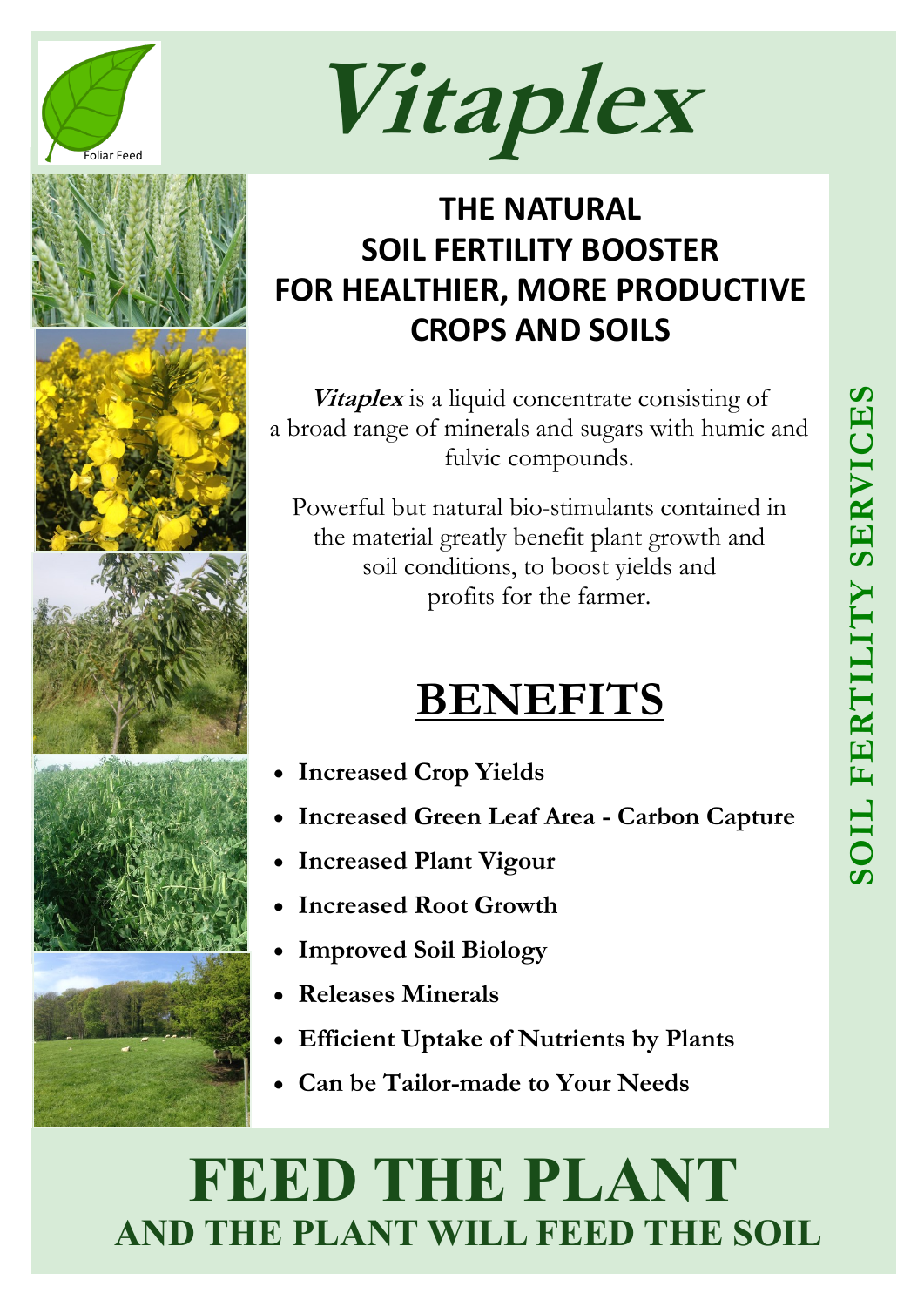### **HOW DOES IT WORK?**

**Vitaplex** intensifies the activity of the plant soil system. Photosynthesis is increased so more carbon from the air is fixed into plant tissue.

Energy-rich compounds produced in the leaves by this vigorous metabolism move into the root system and out into the soil, where billions of bacteria, algae, fungi, protozoa and other organisms feed on this energy.

The organisms in turn release minerals and growth stimulants for plant uptake a beautiful symbiosis.

Plant stress is reduced, removing growth and yield limitations.



Feed the soil and the soil will feed the plant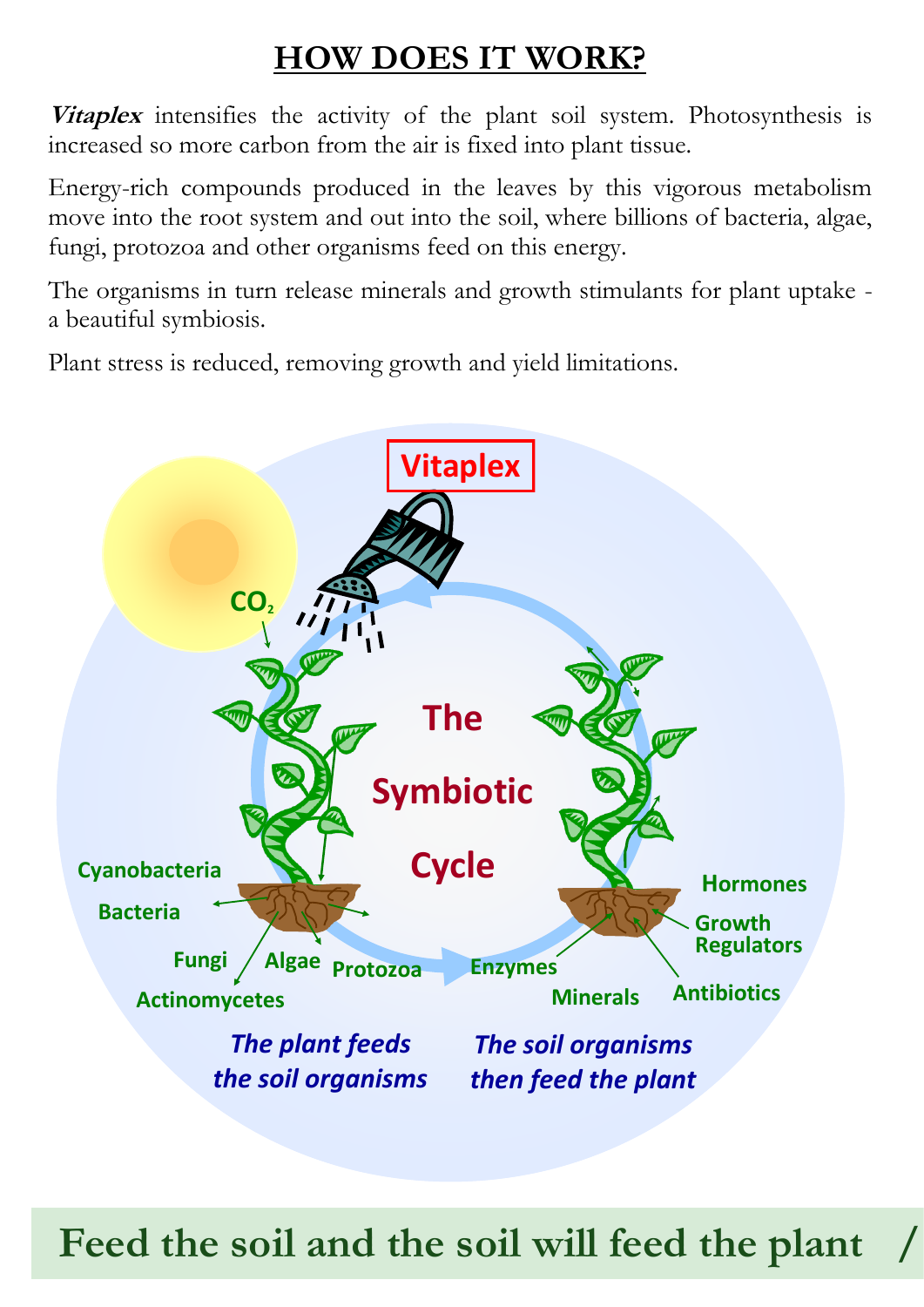## **SUGAR FACTORIES**

Your crops are sugar factories and need minerals such as phosphate, potassium and magnesium etc with the correct levels of trace elements including manganese, copper, zinc, boron - in fact at least 24 elements in the right balance, are needed for a healthy plant to flourish.

The problem is, crops have been concentrated with nitrogen and this creates imbalances and weak growth, that will ultimately produce crops that are prone to higher disease pressure and reduced yield potential.

### **WHAT IS IN IT?**

The mineral analysis of **Vitaplex** will vary depending on your crop requirements, but will contain humic and fulvic acids with sugars and the full spectrum of essential trace elements with extra emphasis as per the label.

Example: **Vitaplex Foli-K** will have extra plant available potassium.

All the products in the **Vitaplex** range may contain Megabacters, in a food source of simple sugars, as an aid for plant health and disease resistance.

Products can be tailor-made for your crop requirements and are suitable for the following crop types:

- Cereals
- Vegetable crops
- Pulses
- Brassicas
- Maize
- Fruit top and bottom
- Sugar Beet
- Grassland

## **Products are available in 20 litre containers or 1,000 litre IBC's**

**Apply from 3 to 10.0 litres per hectare or as advised by your Soil Fertility Specialist**

# Feed the plant and the plant will feed the soil